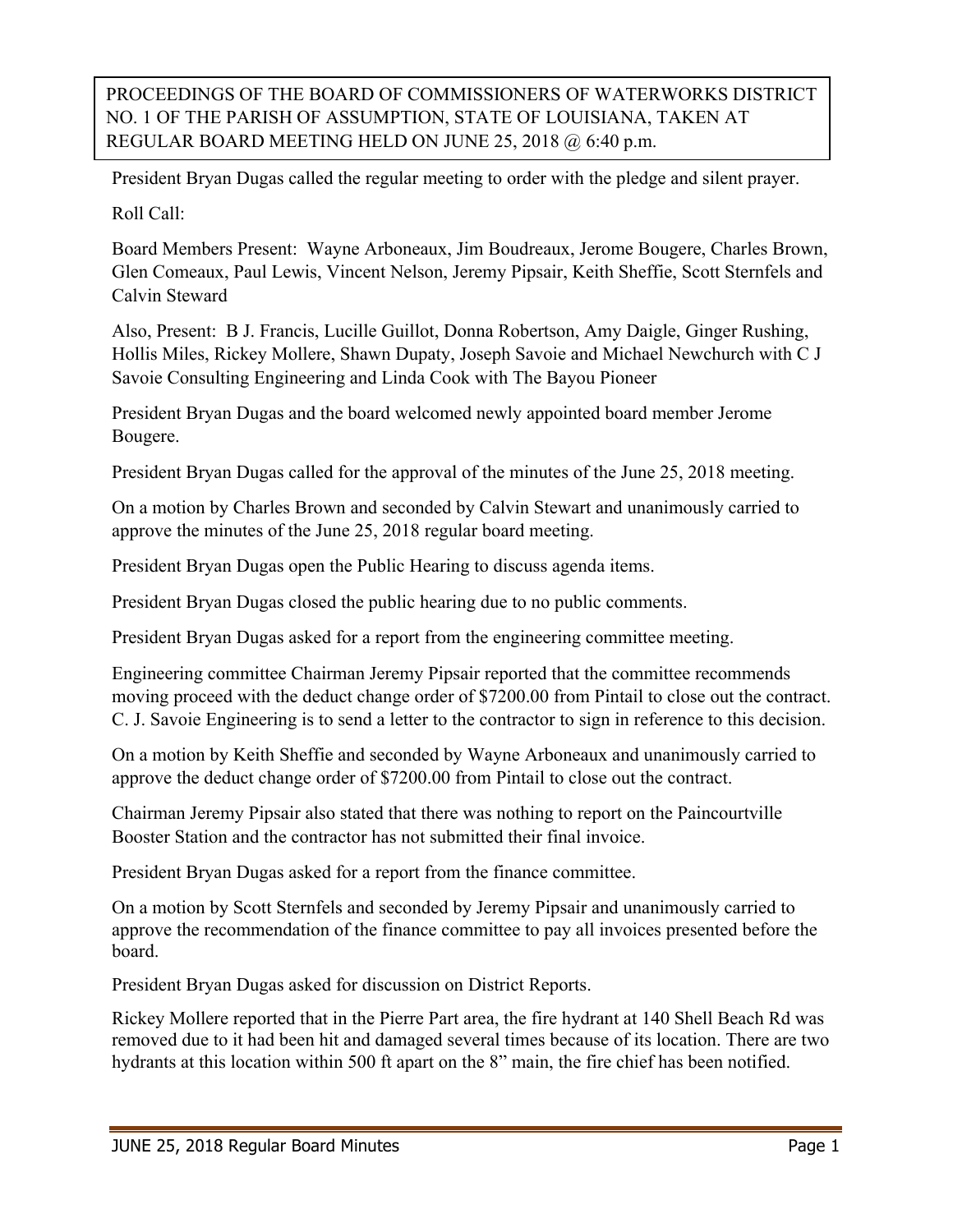He also reported due to a leak in a hydrant in the Paincourtville area a fire hydrant was replace at 302 Hwy 403.

He then reported that meters were installed at flushing sites: Valance Rd, Hwy 996 Loop and Brule Maurin Rd which should allow us to have more accurate water measures during flushing.

There was some discussion on the purchasing of new vehicles and the repairing or not to repair the damaged vehicle. The size of new vehicles to be purchased are being taken under consideration due to stringent state guidelines for driver licensing purposes.

The GM was asked to get estimates so that they board could make a decision whether or not to repair or to bid out as is the damage vehicle.

President Bryan Dugas recognized Ben Malbrough with Bayou Lafourche Fresh Water District. He explained the process that the Fresh Water District was undertaking to keep the water safe during and emergency situation and needed a Letter of Support from APWW.

President Bryan Dugas asked for a motion for a Letter of Support to the Bayou Lafourche Fresh Water District, Regarding Water Control Structure in Bayou Lafourche between Highway 1010 Bridge and Cancienne Canal.

On a motion by Charles Brown and seconded by Jeremy Pipsair and unanimously carried to approve to the Letter of Support to the Bayou Lafourche Fresh Water District, Regarding Water Control Structure in Bayou Lafourche between Highway 1010 Bridge and Cancienne Canal.

President Bryan Dugas called for the Plant Report.

Ginger Rushing presented the plant updates stating Unit 2 clarifier was dropped and cleaned. After the process was completed, the first-round bacteriological testing went will this month, all passed. The second set was on the north side of the parish. Four out of twelve samples tested positive for chloroform but negative for E. coli. All four had chlorine levels over 3.0 total chlorine. We then took more samples both upstream and downstream and all twelve samples came back fine.

General Manager, B. J. Francis presented the results of the bid proposals.

A motion was taken on the results of the bid proposal.

On a motion by Wayne Arboneaux and seconded by Jeremy Pipsair and unanimously carried to approve the bid proposal from Roland Roberts Distributor Inc. for fuel.

On a motion by Jeremy Pipsair and seconded by Calvin Stewart and unanimously carried to approve the bid proposal from The Bayou Pioneer as the official journal.

On a motion by Jeremy Pipsair and seconded by Keith Sheffie and unanimously carried to approve the bid proposal from Service Master as our janitorial service.

President Bryan Dugas called for office updates. There were no updates to report.

President Bryan Dugas called for waterline project updates.

There were no updates on the Hwy 402 Extension waterline project.

There were no updates on the E.G. Robichaux project.